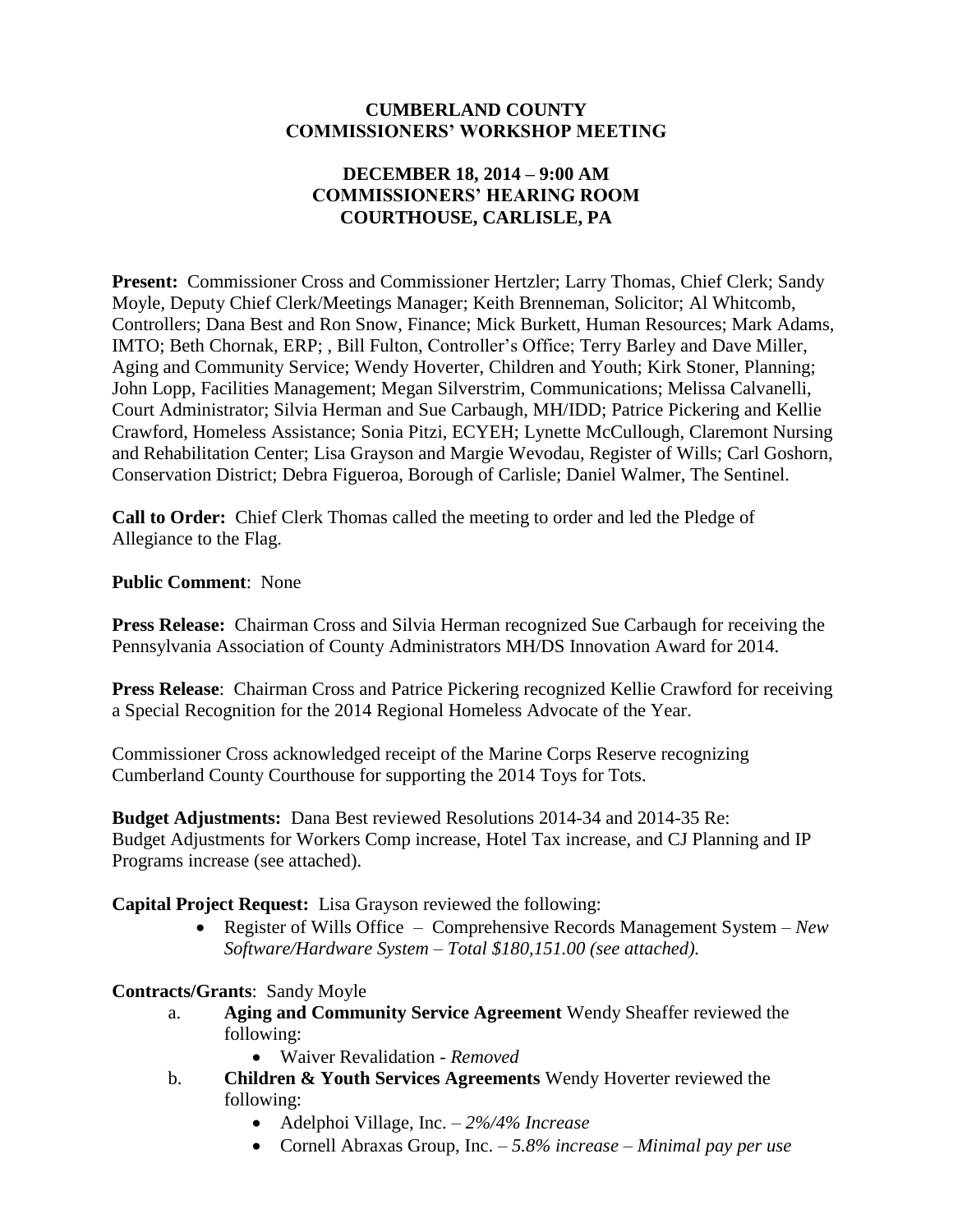- Diakon Child, Family and Community Ministries *No Increase*
- Drug & Alcohol Rehabilitation Services, Inc. *No Increase*
- Family Care Services, Inc. *4% increase*
- Youth Services Agency *Increase*
- Edison Court, Inc. *New Service*
- c. **Claremont Nursing & Rehab Center Agreements** Lynette McCulloch reviewed the follow:
	- Department of Veterans Affairs Addendum *Increase 3.7% retro back to July 2014.*
	- Credit Application with Lamar to Promote Grand Opening of Rehab Unit – *for Advertising (see attached)*
	- Letort View Community Center *Catering for Rehab Unit VIP Open House.*
	- Wilmington Trust Trust Payment *Requesting approval signatures to release funds from M&T Bank to the Claremont Nursing Home on behalf of the Evelyn T. Brenneman Trust - Total \$215,243.60 Will be deposited into Claremont Statement savings account. CNRC Board will determine how to use the funds. This is a testament to the quality of care that this provided to the Nursing Home.*
- d. **Conservation District Agreement –** Carl Goshorn reviewed the following:
	- AET Consulting, Inc. *\$9,050 – For Conservation Plans written for seven farms.*
- e. **Controller's Office/Human Services Agreement** Bob Dagrosa reviewed the following:
	- VALIC 401(a) Application *Request approval of application forms to start the administrative process. Chairman Cross moved to approve the application. Commissioner Hertzler seconded the motion and it unanimously carried*.
- f. **ERP Agreement** Beth Chornak reviewed the following:
	- Kronos *Addendum for additional licenses and time clock for Public Safety – Total \$23,137.00.*
- g. **Facilities Management Agreements** John Lopp reviewed the following:
	- AOPC Grant *(see attached) - \$30,000 for security equipment upgrade.*
- h. **IMTO Agreement –** Mark Adams reviewed the following:
	- Appalachia Technologies, LLC *No additional cost - addendum – Adjusting scope of work for testing and security network testing.*
- i. **MH/IDD Agreements** Sue Carbaugh reviewed the following:
	- FY 2014-2015 Early Intervention Agreements
		- Shannon Sweeney, PT *– Amendments – \$15,000 Increase*
		- Aspirations LLC \$*4,500 increase*
	- FY 2014-2015 Intellectual and Developmental Disabilities
		- Center for Independent Living of Central PA, Inc. *Customer satisfaction surveys for the state.*
		- Lancaster County BH/DS *State funds*
		- Franklin-Fulton Counties MD/ID/EI) *State funds*
		- Alert Pharmacy, Inc. *Silvia Herman reviewed the new contract for oversight and management of the prescription formulary, which will relieve her staff.*
- j. **Transportation Agreement** Kirk Stoner reviewed the following:
	- Keystone Autism Services, Inc. *Transportation services for clients shared ride services rates.*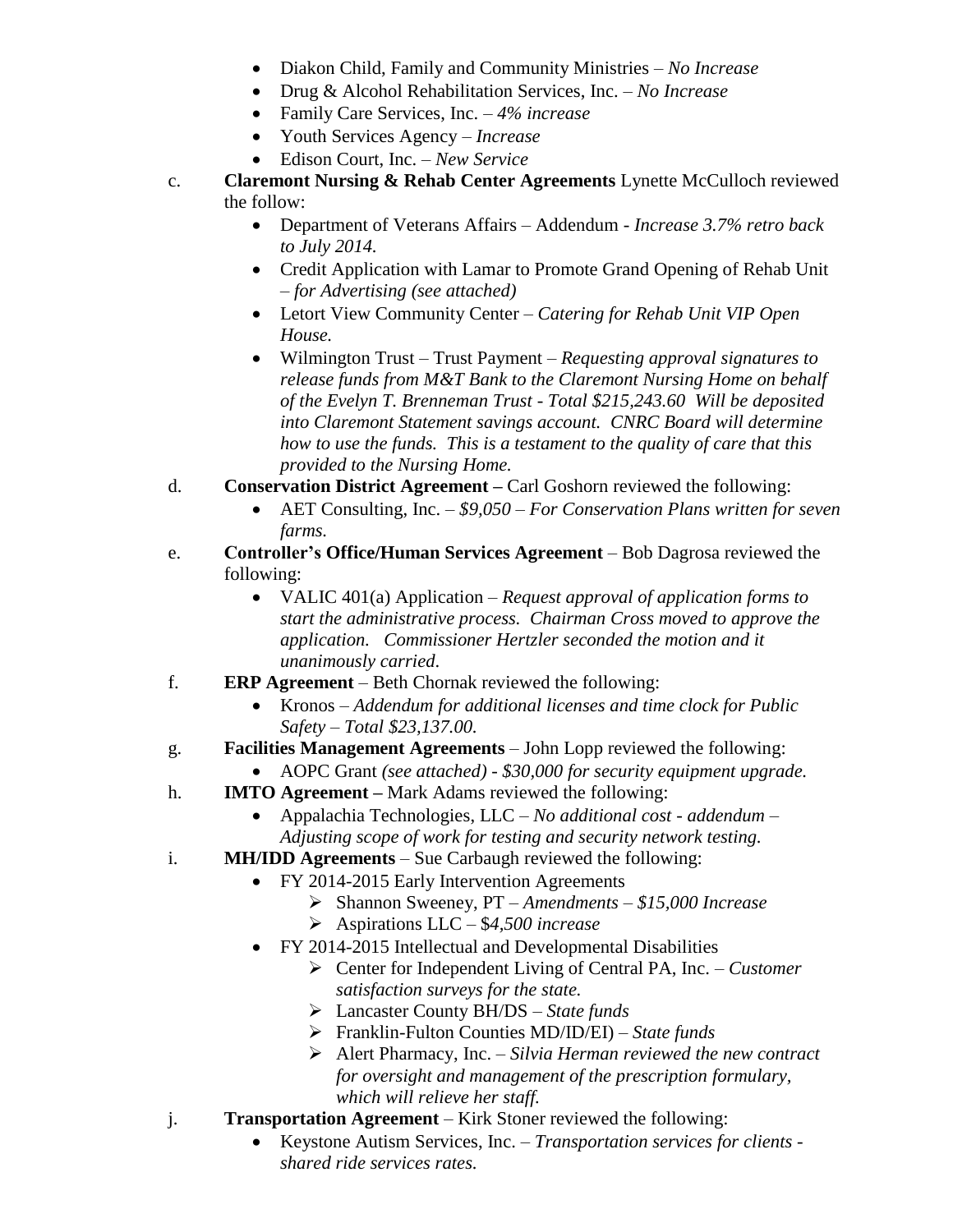- k. **Vector Control** John Bitner reviewed the following:
	- West Nile Virus Control Grant Program (see attached) *3% decrease. Outreach funding was dropped. – Total Grant for 2015 - \$59,720*

**Facilities Management Bid Projects**: – John Lopp reviewed the following:

- Request to Authorize Advertising for Parking Lot and Driveway Paving and Line Painting at the Cumberland County Old Prison.
- Request to Authorize Advertising for Parking Lot and Driveway Paving and Line Painting at the Cumberland County Ritner Property.

## **Claremont Nursing and Rehabilitation Center Bid Project**: – Lynette McCulloch reviewed the following:

 Request to Authorize Advertising for Bid Participation in the Purchase of Milk and Bread by Cumberland County Facilities – *Rebid – no responsive bidders.*

**Report of Bid Opening**: – Participation as a Food Vendor for Cumberland County Facilities Lynette McCullough reviewed CNRC and the Aging and Community Services – for their Food Program - four responded. Scheid, Feesers, Nardone, and Sysco. Chairman Cross moved to acknowledge the bid opening. Commissioner Hertzler seconded the motion and it unanimously carried.

# **Report of Bid Awards**: – Lynette McCulloch

- Request to Approve Award to M. Fellinger Company the contract to Participate as a Food Vendor for Non-Perishable Food for the Food Pantry
- Request to Approve Award to Scheid Produce, Inc. as Food Vendor for Food at CNRC and Fresh Fruits and Vegetables for the Food Pantry
- Request to Approve Award to Feesers, Inc. the Contract to Participate as a Food Vendor for Food at CNRC
- Request to Approve Award to Nardone Brothers Baking Company the Contract to Participate as a Food Vendor For Food at CNRC
- Request to Approve Award to Sysco the Contract to Participate as a Food Vendor for Food at CNRC

**Letter of Support:** Debra Figueroa, Borough of Carlisle, reviewed the request from Carlisle Borough for a Letter of Support for the EPA Brownfields Assessment Grant (see attached). This will be used for Redevelopment Plan, Storm Water Management \$400,000 – no match. Commissioner Hertzler moved to approve the letter of support. Chairman Cross seconded the motion and it unanimously carried.

**Bridge Repairs Advertising**: Kirk Stoner requested to Authorize Advertising for Bids to Repair Kunkle and Bishop Bridges. Approximate reopening of the bridges is planned for April 2015.

**HRG Time Extension**: Kirk Stoner reviewed the request for a Preliminary Engineering Time Extension for the Orrs Bridge Project (see attached). Design/sight issues that need further review.

**Liquid Fuels Funds**: Kirk Stoner reviewed the Liquid Fuels Encumbrances – End of year funds can be used for the bridge repairs (see attached).